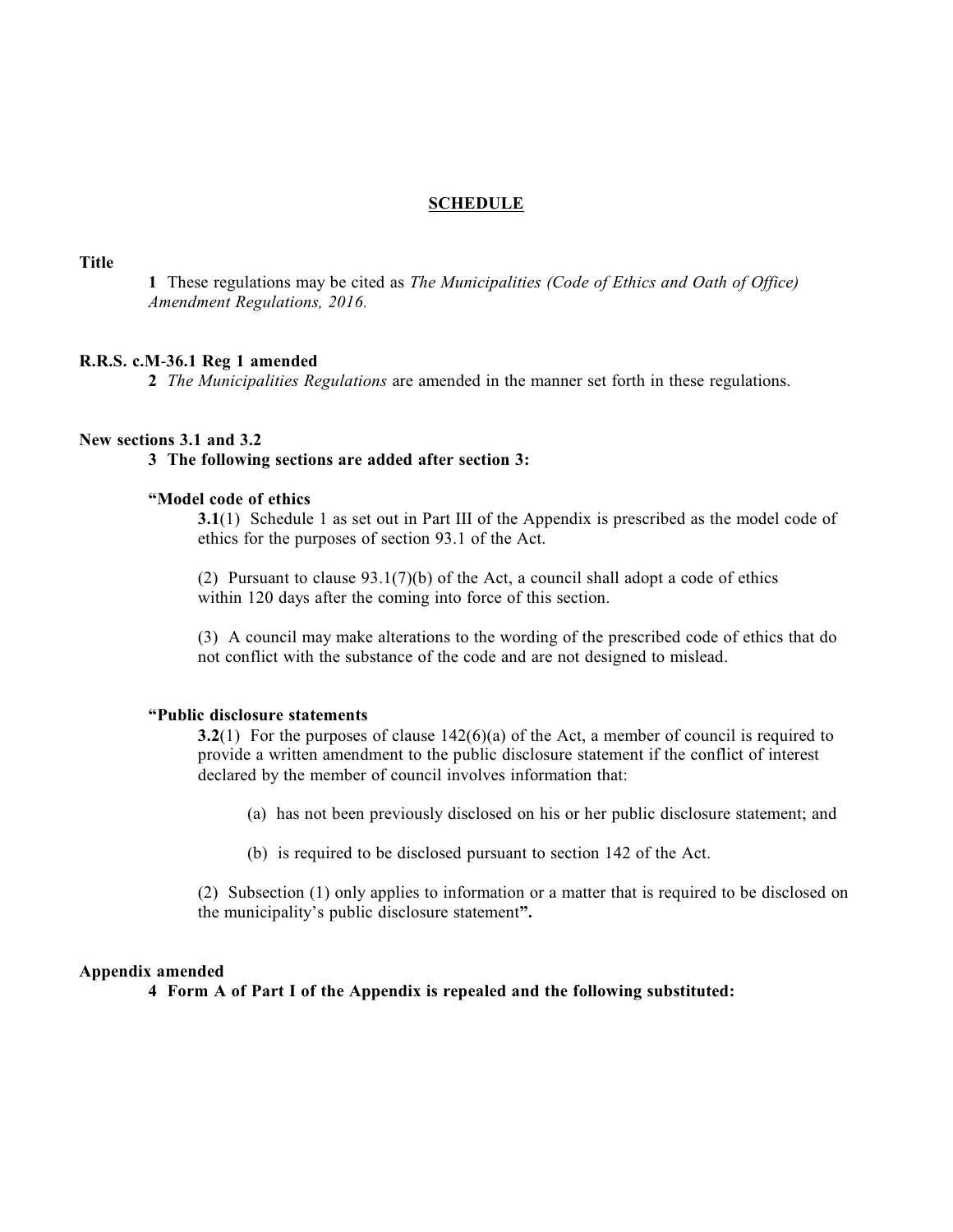# MUNICIPALITIES (CODE OF ETHICS AND OATH OF OFFICE) AMENDMENT REGULATIONS, 2016

# **2**

#### **"**FORM A [*Section 3*]

# **Oath or Affirmation - Member of Council**

|  | having been elected to the office of | in the |
|--|--------------------------------------|--------|
|--|--------------------------------------|--------|

of ,

DO SOLEMNLY PROMISE AND DECLARE THAT:

- 1 I will truly, faithfully and impartially, to the best of my knowledge and ability, perform the duties of this office;
- 2 I am qualified to hold the office to which I have been elected;
- 3 I have not received and will not receive any payment or reward, or promise of payment or reward, for the exercise of any corrupt practice or other undue execution or influence of this office;
- 4 I have read, understand and agree to abide by the code of ethics, rules of conduct and procedures applicable to my position as a member of council required of me by *The Municipalities Act* and any other Act and by the council;
- 5 I will:

(a) perform the duties of office imposed by *The Municipalities Act* and any other Act or law and by the council;

(b) disclose any conflict of interest within the meaning of Part VII of *The Municipalities Act*; and

(c) comply with the code of ethics, rules of conduct and procedures applicable to the office I now hold that are imposed by *The Municipalities Act* and any other Act and by the council.

| DECLARED before me at                                                                                                                         |                 |
|-----------------------------------------------------------------------------------------------------------------------------------------------|-----------------|
|                                                                                                                                               | ., Saskatchewan |
| this $\_\_\_\_$ day of $\_\_\_\_\_\_$ , 20 $\_\_\_\_\_$                                                                                       |                 |
| A Commissioner for Oaths for Saskatchewan,<br>a Notary Public, municipal administrator, etc.<br>(as the case may be)<br>My commission expires |                 |

*Signature of Declarant*

**".**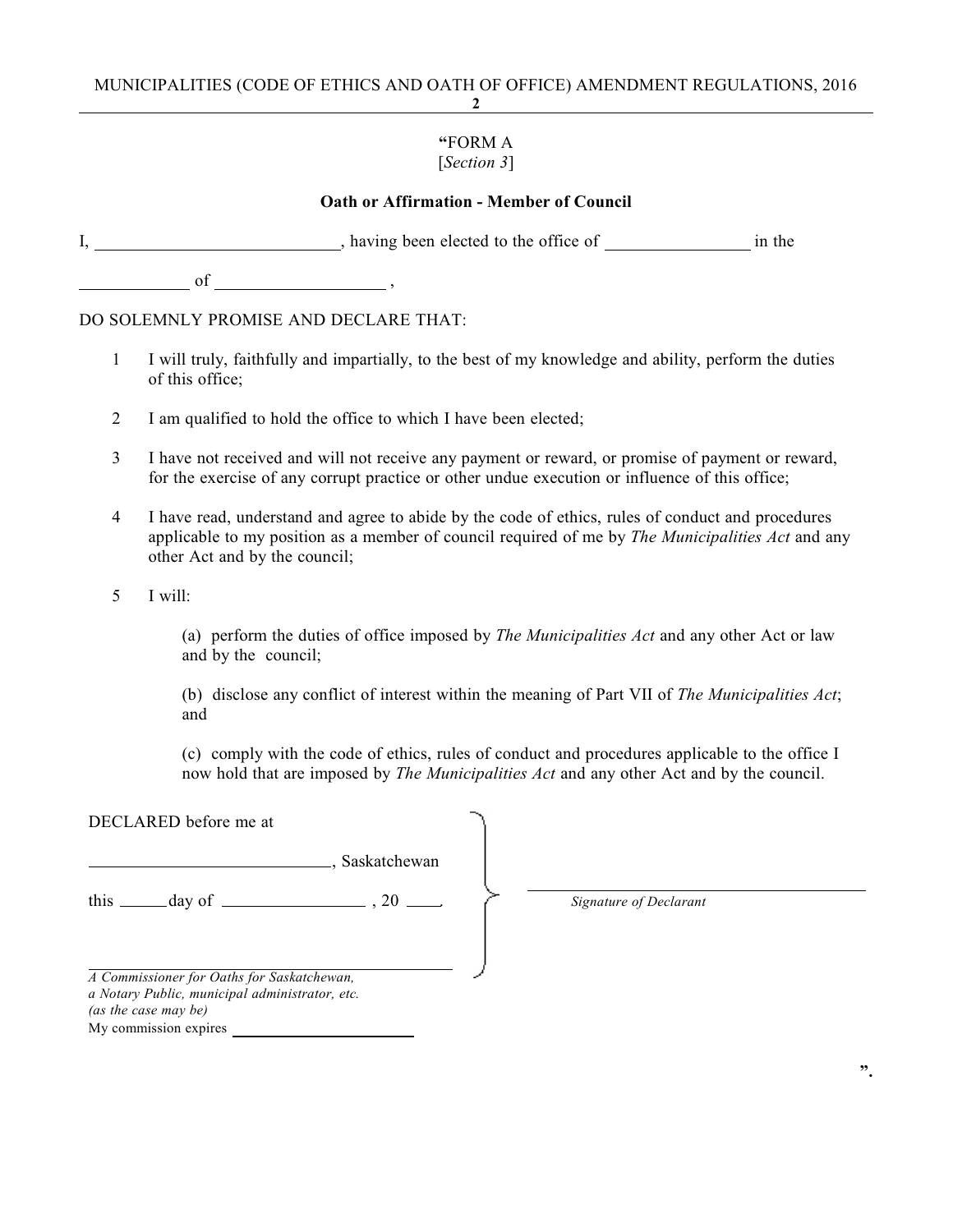**3**

#### **New Part III of Appendix**

#### **5 The following Part is added after Part II of the Appendix:**

#### **"**PART III

#### Schedule 1 [*Section 3.1*]

#### **Code of Ethics for Members of Council**

#### **Preamble**

As members of council, we recognize that our actions have an impact on the lives of all residents and property owners in the community. Fulfilling our obligations and discharging our duties responsibly requires a commitment to the highest ethical standards.

The quality of the public administration and governance of the municipality of  $\qquad \qquad$ , as well as its reputation and integrity, depends on our conduct as elected officials.

#### **Purpose and Interpretation**

The purpose of this code is to outline basic ethical standards and values for members of council. It is to be used to guide members of council respecting what their obligations are when fulfilling their duties and responsibilities as elected officials.

This code is to be interpreted in accordance with the legislation applicable to the municipality, the common law and the policies and bylaws of the municipality.

Neither the law nor this code is to be interpreted as exhaustive, and there will be occasions on which a council will find it necessary to adopt additional rules of conduct in order to protect the public interest and to enhance the public confidence and trust in local government.

It is the responsibility of each member of council to uphold the standards and values set out in this code.

# **Standards and Values**

#### *a. Honesty*

Members of council shall be truthful and open in their roles as council members and as members of the communities they serve.

# *b. Objectivity*

Members of council shall make decisions carefully, fairly and impartially.

# *c. Respect*

Members of council shall treat every person, including other members of council, municipal employees and the public, with dignity, understanding and respect.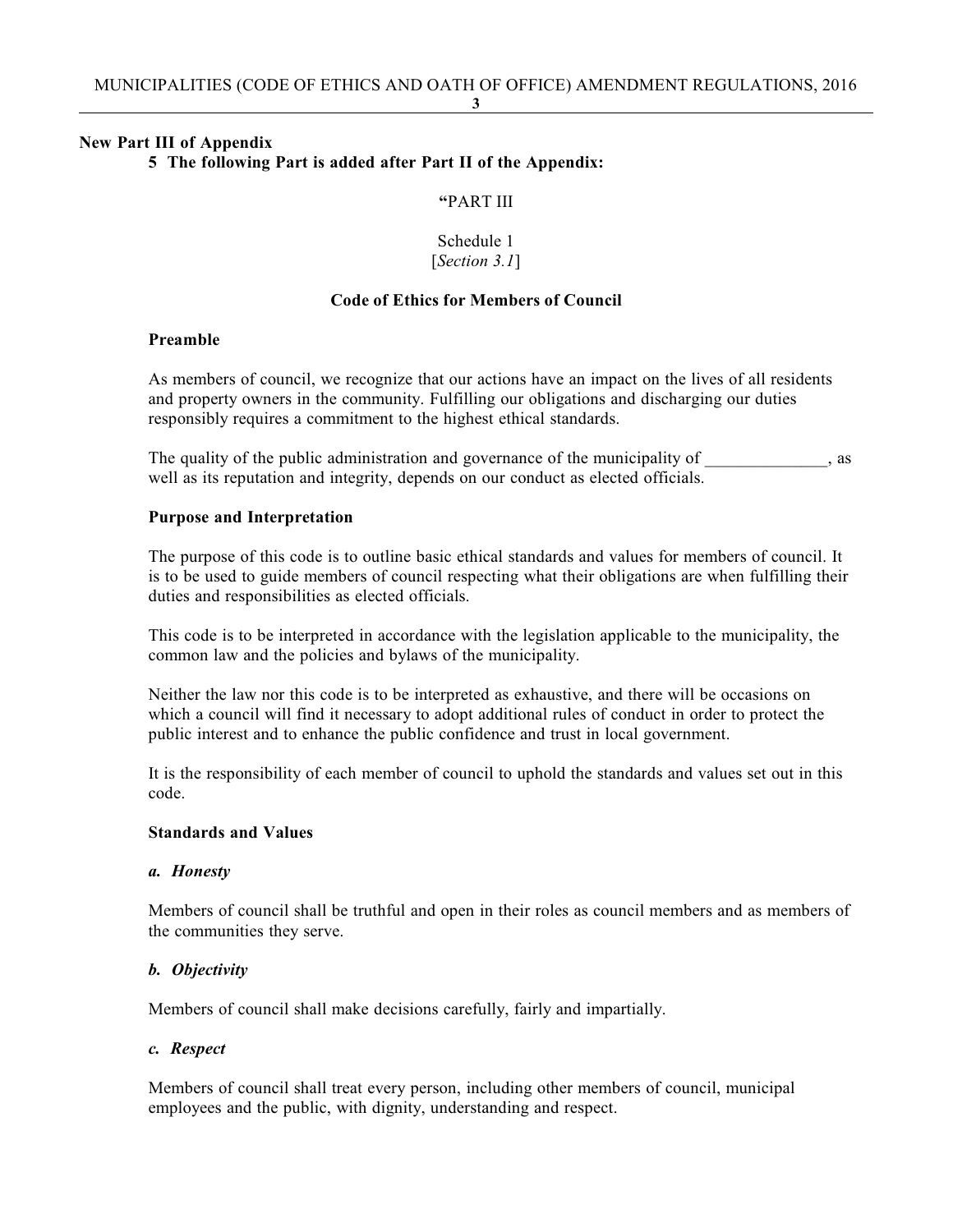Members of council shall not engage in discrimination, bullying or harassment in their roles as members of council. They shall not use derogatory language towards others, shall respect the rights of other people and groups, shall treat people with courtesy and shall recognize the importance of the different roles others play in local government decision making.

# *d. Transparency and Accountability*

Members of council shall endeavour to conduct and convey council business and all their duties in an open and transparent manner, other than those discussions that are authorized to be dealt with in a confidential manner in closed session, so that stakeholders can view the process and rationale used to reach decisions and the reasons for taking certain actions.

Members of council are responsible for the decisions that they make. This responsibility includes acts of commission and acts of omission.

# *e. Confidentiality*

Members of council shall refrain from disclosing or releasing any confidential information acquired by virtue of their office except when required by law or authorized by council to do so. Members shall not take advantage of or obtain private benefit from information that is obtained in the course of or as a result of their official duties or position and that is not in the public domain. This includes complying with *The Local Authority Freedom of Information and Protection of Privacy Act* in their capacity as members of council of a local authority.

# *f. Leadership and the Public Interest*

Members of council shall serve their constituents in a conscientious and diligent manner and act in the best interests of the municipality. A member shall strive, by focussing on issues important to the community and demonstrating leadership**,** to build and inspire the public's trust and confidence in local government.

Members of council are expected to perform their duties in a manner that will bear close public scrutiny and shall not provide the potential or opportunity for personal benefit, wrongdoing or unethical conduct.

# *g. Responsibility*

Members of council shall act responsibly and in accordance with the Acts of the Parliament of Canada and the Legislature of Saskatchewan, including *The Municipalities Act*.

This duty includes disclosing actual or potential conflicts of interest, either financial or otherwise relating to their responsibilities as members of council, following policies and procedures of the municipality, and exercising all conferred powers strictly for the purpose for which the powers have been conferred. Every member of council is individually responsible for preventing potential and actual conflicts of interest**".**